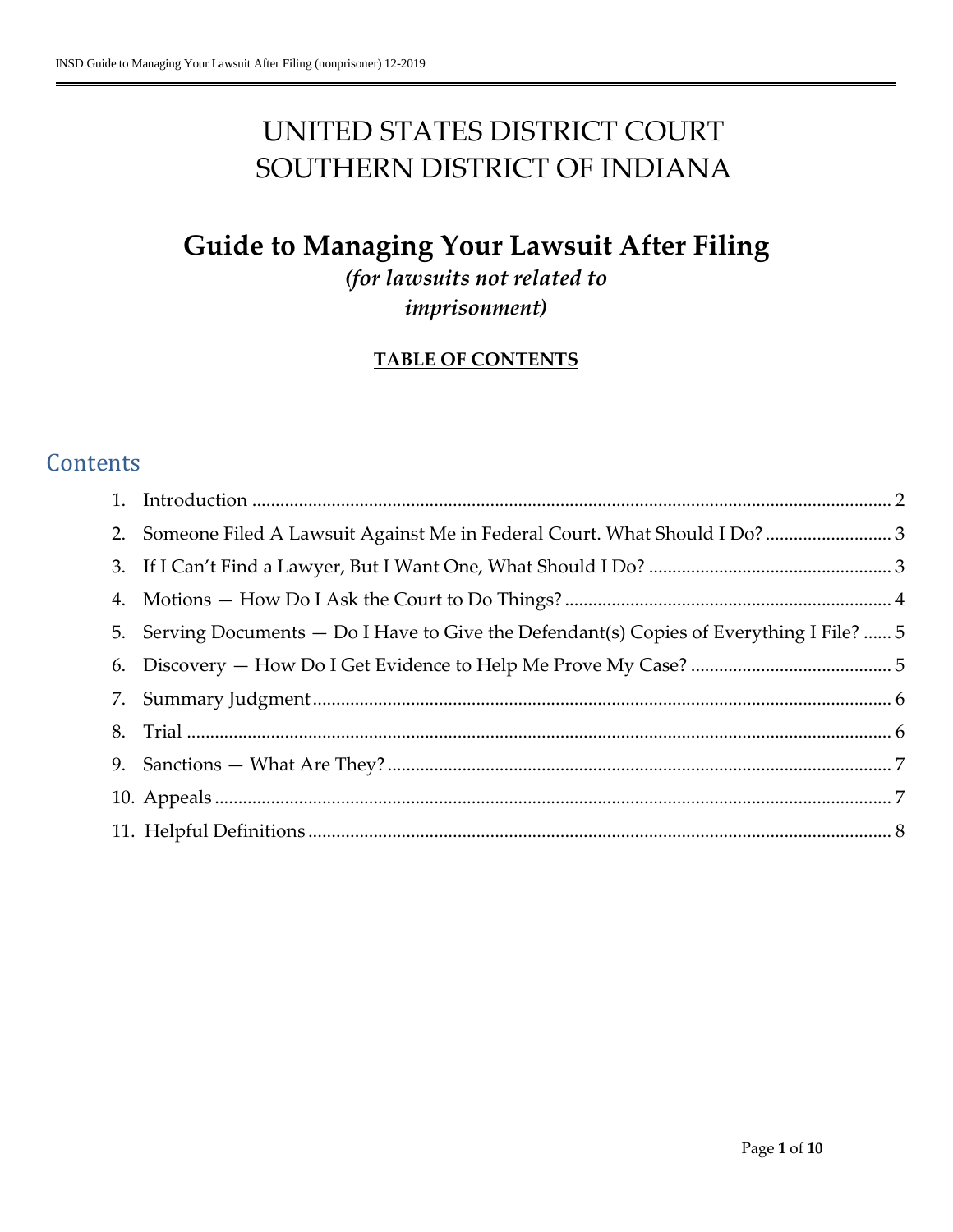# <span id="page-1-0"></span>**1. Introduction**

Welcome to the United States District Court for the Southern District of Indiana.

The Court has prepared this guide for you as someone who wants (or needs) to be a party in a civil lawsuit without a lawyer. We call that type of person a "pro se" litigant. (That is Latin phrase meaning "on one's own behalf."

This guide will help you understand the basics of the legal process. But it will not teach you about the law. For that, you must do your own research. This guide is no substitute for having your own lawyer. If you need to participate in a lawsuit, you are urged to obtain a lawyer, if possible.

This guide will help you understand what to do *after* you have filed your lawsuit or after you have been named a defendant in someone else's lawsuit against you. For guidance on how to file your lawsuit, please see the Guide to Filing Complaints Without a Lawyer in Federal District Court. At the end of this guide is a list of definitions for court-related terms that may be helpful to you.

The rules that apply to civil cases in this Court are the Federal Rules of Civil Procedure and the Local Rules for the U.S. District Court, Southern District of Indiana. These rules are available on the Court's website. Although some key rules are discussed below, all of the rules apply whether or not they are mentioned in this guide.

This guide should not be considered as either the last word or your only resource. It is only a summary of the procedures that may apply when you file and litigate your lawsuit. If, **after reading this guide**, you still have questions about your case, you may wish to contact the Clerk's Office or visit the Court's law library. Please know, however, that **employees of the Court cannot give legal advice.**

The Clerk's Office has offices in the following locations:

#### **Evansville Division**

304 Federal Building Evansville, IN 47708 Phone (812) 434-6410

#### **New Albany Division**

210 Federal Building New Albany, IN 47150 Phone (812) 542-4510

#### **Indianapolis Division**

105 U.S. Courthouse 46 E. Ohio Street Indianapolis, IN 46204 Phone (317) 229-3700

#### **Terre Haute Division**

207 Federal Building Terre Haute, IN 47808 Phone (812) 234-9484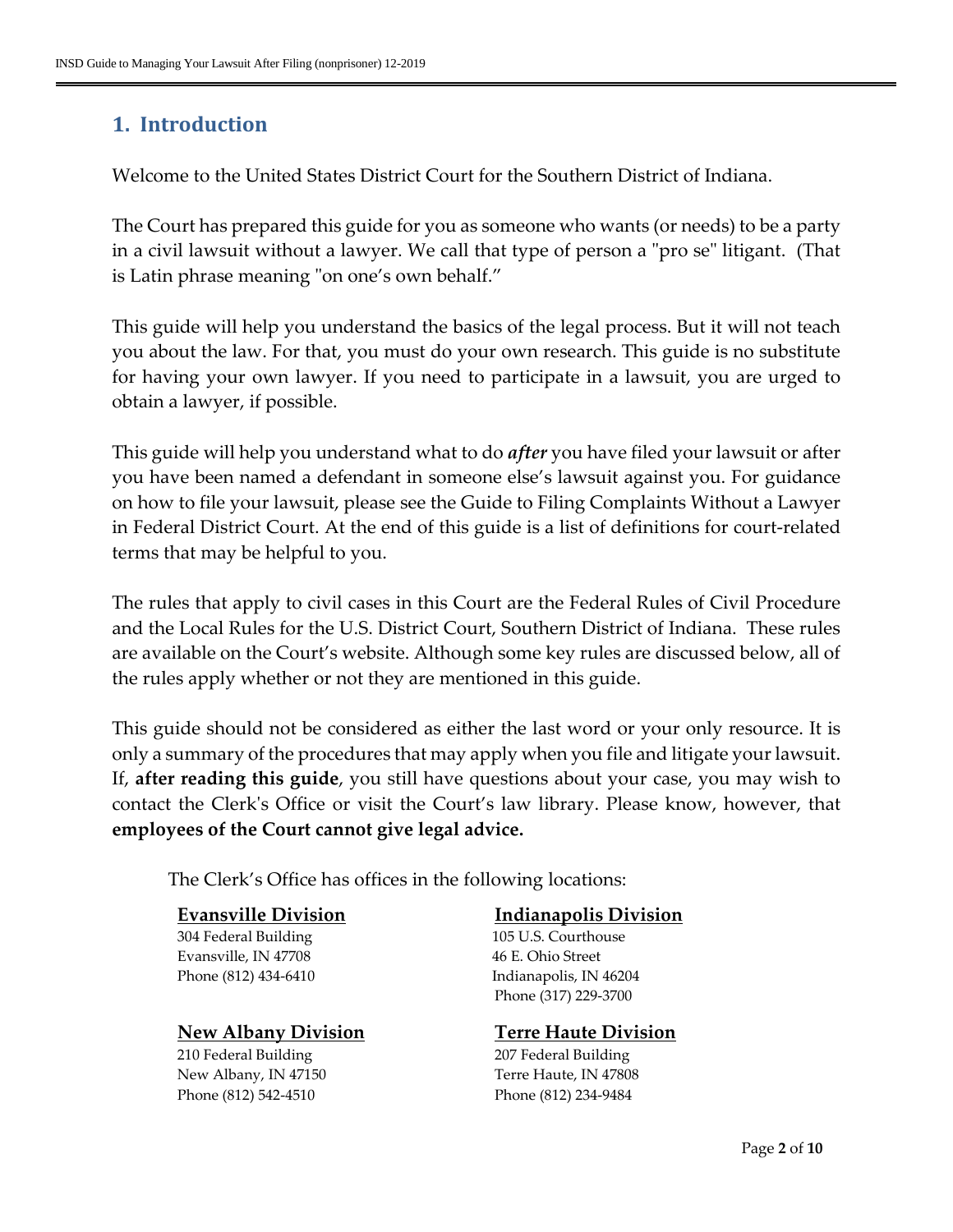Each office is open from 8:30 a.m. to 4:30 p.m., Monday through Friday, except for federal holidays. Envelopes containing documents to be filed should be directed to the Clerk of Court.

## <span id="page-2-0"></span>**2. Someone Filed A Lawsuit Against Me in Federal Court. What Should I Do?**

If you have been sued in federal court, the best course is to try to obtain the advice of a lawyer (see section 3 below). NOTE: If the defendant being sued is a corporation or other entity, that defendant cannot represent itself in federal court — it must be represented by a lawyer.

Whether you are represented by a lawyer or not, the first thing a defendant normally must do is respond to the plaintiff's complaint. One way to do this is by filing what is called an "answer." An answer form is available on the Court's website. In your answer, you will give a response to the claims the plaintiff brings against you.

# <span id="page-2-1"></span>**3. If I Can't Find a Lawyer, But I Want One, What Should I Do?**

Even with this handbook, representing yourself in court may be very difficult. That is why the Court encourages everyone to find a lawyer if possible.

There may be alternatives to representing yourself if you are without sufficient funds to hire a lawyer to assist you. There are attorneys and organizations, such as legal aid societies, that may be willing to represent you "pro bono," that is, free of charge or based on some other arrangement. The Lawyer Referral Service of the Indianapolis Bar Association at 317-269-2222 is one resource for investigating that possibility. In addition, the Indiana state court website provides information on how a person may be able to obtain a pro bono attorney and provides links to pro bono providers. You may wish to visit this website at [https://www.in.gov/judiciary/selfservice/2353.htm.](https://www.in.gov/judiciary/selfservice/2353.htm)

In a **civil** case, a party is **not entitled** by law to an attorney. A pro se litigant who has been found to be indigent (typically by the granting of an *in forma pauperis* application) and is unable to otherwise obtain counsel may ask by filing a written motion that the Court request a lawyer to represent him or her. A form for this purpose, called <u>"Motion for</u> [Assistance with Recruiting Counsel,"](https://www.insd.uscourts.gov/sites/insd/files/forms/F8%20INSD%20motion%20assist%20recruit%20counsel%20civil%20pro%20se.pdf) is available in the Clerk's Office and on the Court's website. This form asks for information including your previous efforts to obtain counsel and the responses you received, and factors that may affect your ability to handle your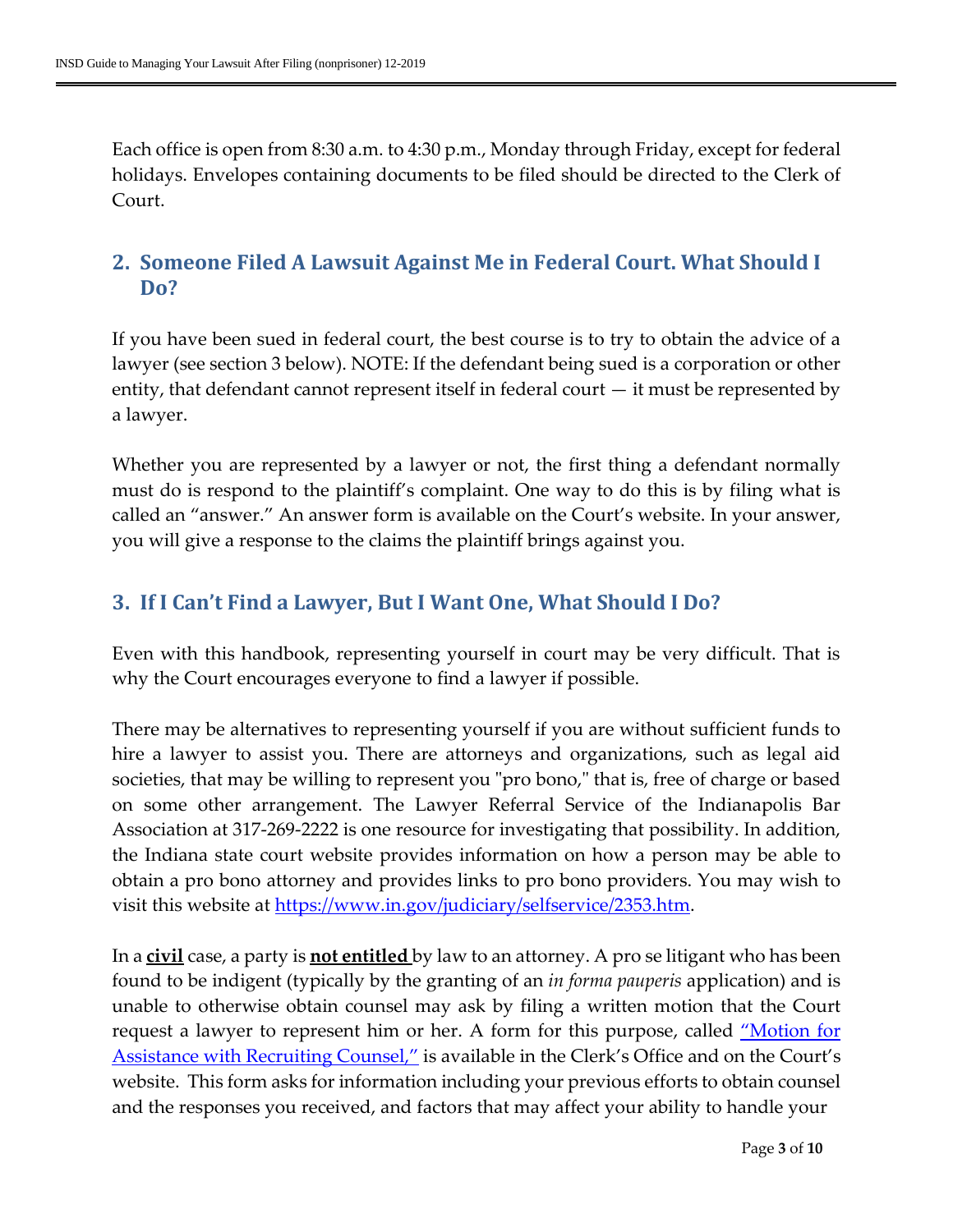case on your own, such as diabilities you may have and your educational background.

You may file a Motion for Assistance with Recruiting Counsel at any time during your case.

The Court may deny your request, and may allow you to file it again later. Certain stages of a court case are more complex than others, and an attorney may be recruited to represent you at trial, to prepare a motion or brief for you, or to represent you at a settlement conference. What role such an attorney performs in any particular case is entirely within the discretion of the Court.

You should be aware, however, that **there are many more litigants making that request than there are attorneys available to volunteer their services**. Whether a lawyer is ultimately requested to represent a litigant depends on several factors.

#### <span id="page-3-0"></span>**4. Motions — How Do I Ask the Court to Do Things?**

A motion is an application or request made by a party to the Court. Litigants should be aware of the Local Rules regarding motion practice (Local Rule 56.1 for summary judgment motions, Local Rule 65.2 for preliminary injunctions and temporary restraining orders, and Local Rule 7.1 for other motions). All motions must comply with the Local Rules or the Court may "strike" or disregard them. Motions are used to seek various types of relief while a lawsuit is pending, such as a motion to amend pleadings or a motion to compel discovery. A note of caution: motions should only be filed when necessary; multiple or frivolous motions can result in penalties by the Court.

According to Local Rule 7-1, responses to motions must be filed with the Clerk's Office and served on the opposing party within at least fourteen (14) days after the motion was filed. A moving party has seven (7) days following service of such response to serve and file a reply. If a party wishes to file briefs in addition to the motion, the response and the reply, the party must obtain the permission of the Court to file such papers, which will be granted only upon a showing of clear necessity. Failure to file a response or reply within the time prescribed may subject the motion to summary ruling. Motions for summary judgment have different time frames for briefing. See Local Rule 56-1.

Local Rule 7-1 limits a brief or response to 35 pages in length (exclusive of any pages containing a table of contents, table of authorities, and appendices), and a reply to 20 pages. Permission to file a brief in excess of these page limitations will be granted only upon motion supported by extraordinary and compelling reasons.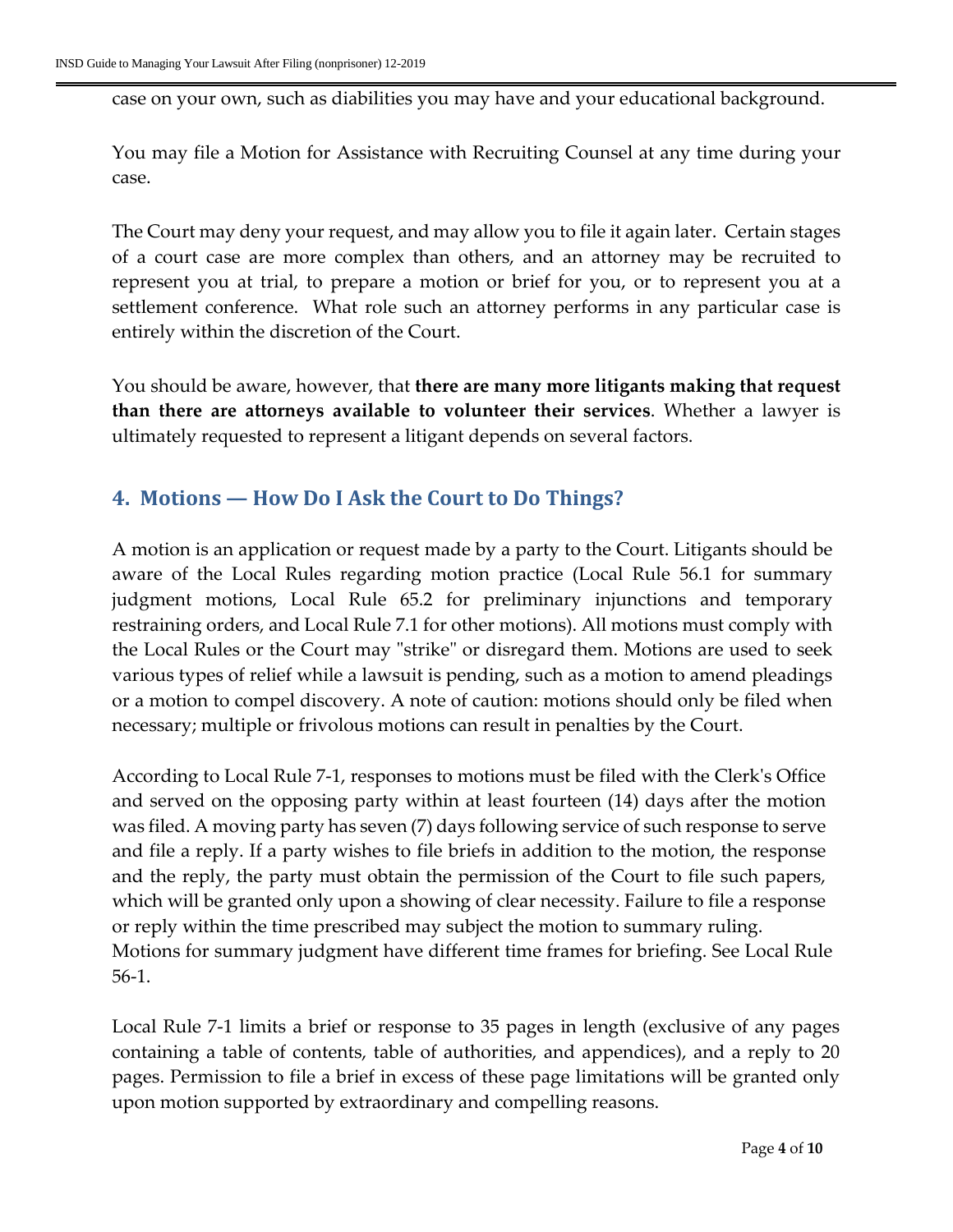The Court may modify any of the above schedules and limitations.

# <span id="page-4-0"></span>**5. Serving Documents — Do I Have to Give the Defendant(s) Copies of Everything I File?**

Yes. Pro se litigants, like everyone else, must serve on the parties named in the lawsuit identical copies of all documents submitted to the Court for filing. The **complaint** must be delivered to the defendants along with a "summons." This is often called "service of process" and is described in Federal Rule of Civil Procedure 4. If the plaintiff is proceeding *in forma pauperis*, the Court will direct service of process for the plaintiff. If the plaintiff paid the filing fee, he or she is responsible for service of process. All documents filed after the complaint must also be "served" on (delivered to) the other parties as provided in Federal Rule of Civil Procedure 5. **BE SURE to keep for yourself an exact copy of any document you send to or file with the Court. You will be required to pay for any copies of your documents that you request from the Court.**

It should be noted that under the Local Rules filing by fax is not permitted without prior Court authorization.

#### <span id="page-4-1"></span>**6. Discovery — How Do I Get Evidence to Help Me Prove My Case?**

"Discovery" is the process by which parties exchange or acquire information about the issues in their case before trial. There are five main types of discovery. Each main type is discussed below:

- A. "**Depositions**" are question-and-answer sessions held before trial. In them, one party to a lawsuit asks another party questions about the issues raised in the lawsuit. Rules 30 and 31 of the Federal Rules of Civil Procedure explain the procedures for taking a deposition. The party taking the deposition must pay the costs associated with it. If the person who will answer the questions is not a party to the lawsuit, Rule 45 explains how they can be made to appear for questioning.
- B. "**Interrogatories**" are written questions served on another party to the lawsuit. These questions, unless subject to objections, must be answered under oath. Rule 33 of the Federal Rules of Civil Procedure states the rules for serving interrogatories.
- C. In a "**request for production of documents**," one party asks another party to turn over documents about the issues in the lawsuit. The party asking for the documents must describe them in enough detail that the other party knows which documents are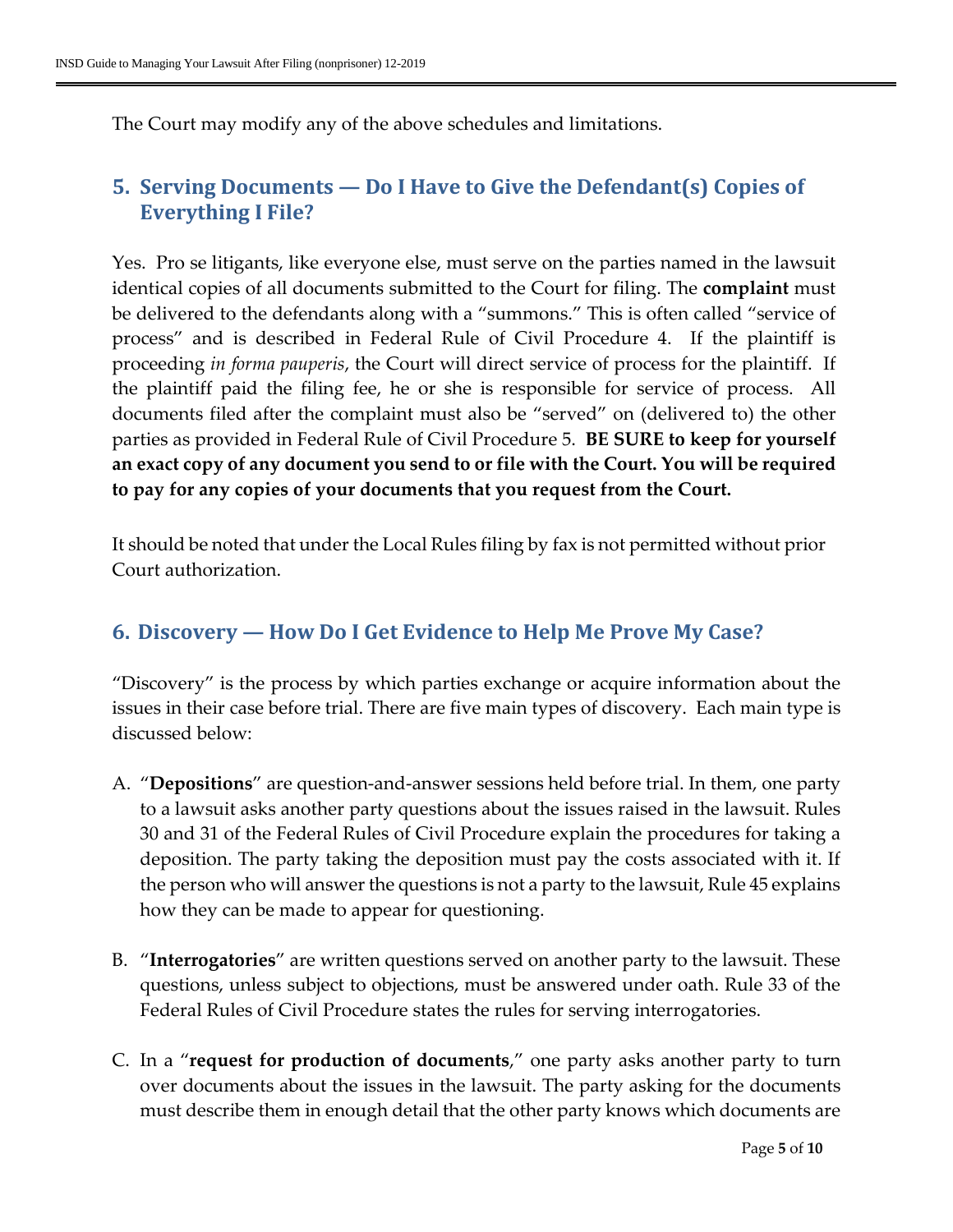being requested. Rules 34(a) and (b) of the Federal Rules of Civil Procedure explain how to request documents from the other side in the lawsuit. If the person that you want documents from is not a party to the lawsuit, Rules 34(c) and 45 of the Federal Rules of Civil Procedure explain how to request that person's documents.

- D. In a "**request for admission**," one side writes out statements that it wants the other side to admit are true. Rule 36 of the Federal Rules of Civil Procedure establishes the requirements for requests for admission.
- E. When the mental or physical condition of a party is at issue in a lawsuit, Rule 35 of the Federal Rules of Civil Procedure allows the Court to order that person to submit to a physical or mental examination. The examination must be done by someone qualified, like a physician or psychiatrist. The party who requested the examination must pay for it.
- F. Subpoenas and Discovery

A subpoena is a document that commands a party or non-party to appear and testify at a deposition or to produce documents requested in discovery. A subpoena is issued by the Clerk's Office upon request and must be filled out by the requesting party and served on the other party in compliance with Federal Rule of Civil Procedure 45(b)(1). This Rule contains important information about who is allowed to serve a subpoena and what fees must be provided to the other party at the time of service.

In accordance with Local Rule 26-2, requests for discovery and discovery responses **should generally not be filed with the Court**, however, discovery related documents may be filed if necessary for the Court to resolve a discovery dispute or a pretrial motion.

### <span id="page-5-0"></span>**7. Summary Judgment**

Summary judgment is a judgment entered by a court for one party and against another party without a full trial. Either party may make a motion for summary judgment. Federal Rule of Civil Procedure 56 and Local Rule 56-1 govern motions for summary judgment in this Court. Under Rule 56, in order to succeed in a motion for summary judgment, the moving party must show (1) that there is no genuine dispute as to any material fact, and (2) that the moving party is entitled to judgment as a matter of law. Judges may grant partial summary judgment, meaning that a judge might rule on some issues but leave others for trial.

### <span id="page-5-1"></span>**8. Trial**

A trial is a legal proceeding held in a courtroom in which opposing parties in a dispute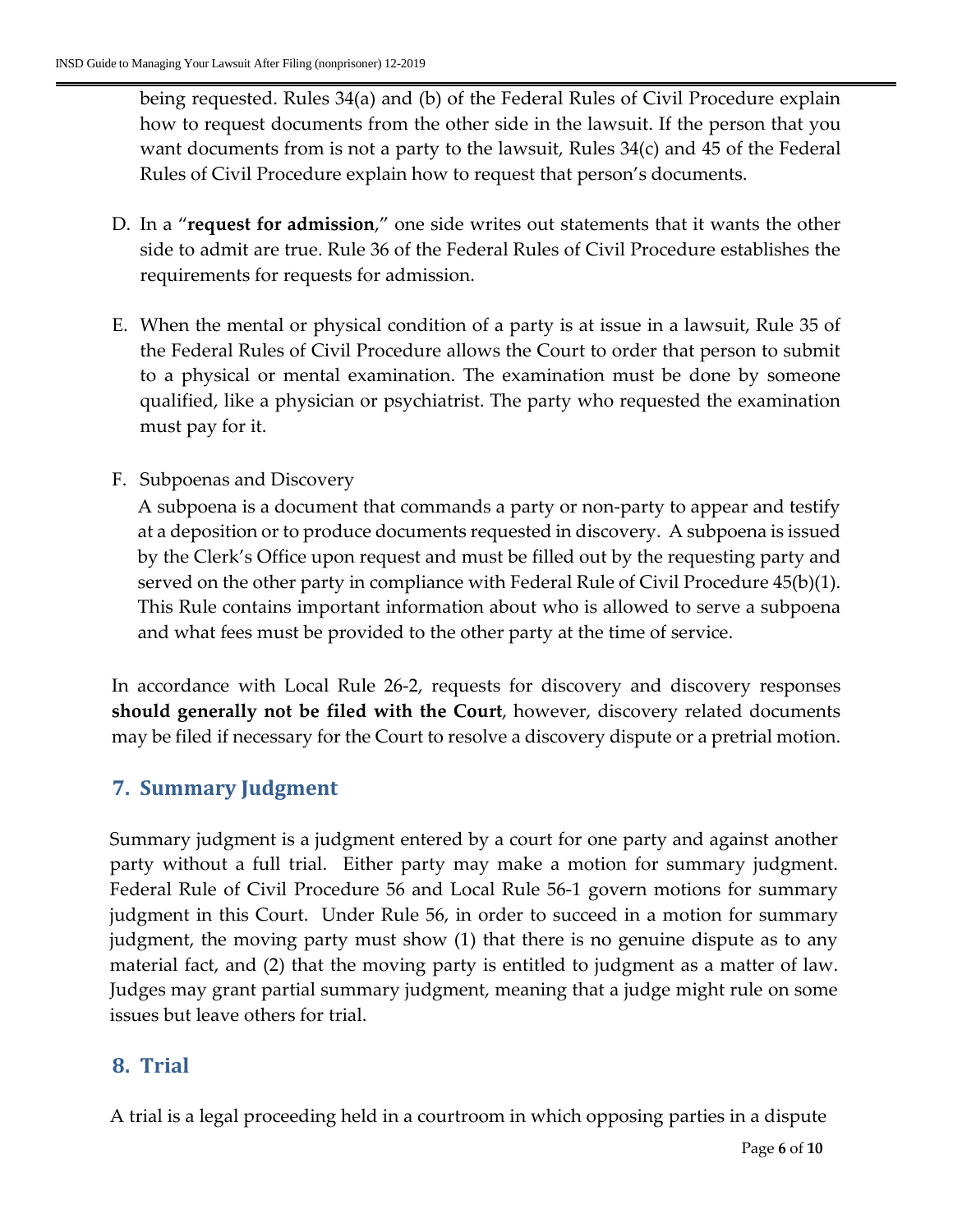present evidence and make arguments about the application of the law in front of a judge or a jury. Some cases may never get to the trial stage if, for example, the judge grants summary judgment to one party or the parties settle their dispute before trial.

## <span id="page-6-0"></span>**9. Sanctions — What Are They?**

"Sanctions" is a legal term for penalty or punishment. Pro se litigants (including individuals who are incarcerated) are subject to sanctions for some of the same reasons as licensed attorneys. When a party to a lawsuit presents a document to the Court, Rule 11(b) of the Federal Rules of Civil Procedure requires that party to verify the accuracy and reasonableness of that document. If a submission to the Court is false, improper, or frivolous, the party filing such a document may be liable for monetary or other sanctions. Sanctions imposed by the Court could consist of a monetary penalty or an order to pay the opponent's attorney fees, which could be a substantial amount. The Court may also restrict a person from filing any future lawsuit until and unless specified conditions have been met.

### <span id="page-6-1"></span>**10. Appeals**

#### **A. General**

Most appeals from a decision of the District Court for the Southern District of Indiana proceed to the U.S. Court of Appeals for the Seventh Circuit in Chicago and in most situations are proper only after the case has been concluded through the Entry of final judgment. To initiate an appeal, a Notice of Appeal is filed with the Clerk of the District Court. Pursuant to Federal Rules of Appellate Procedure ("Appellate Rule") Rule 10(a), the Clerk notifies all parties that a notice of appeal has been filed.

#### **A notice of appeal should be accompanied by the following:**

- 1. Docketing Statement (filed with the District Court Clerk); and
- 2. Filing fee. (Check the Court's website <http://www.insd.uscourts.gov/> to obtain current fee information. Follow the link to "Court Information" and then select "Fees & Financial Information.")

A notice of appeal must conform to the requirements of Appellate Rule 3(c). It should be signed and dated and must include the names of all parties seeking to appeal. It must also include a designation of the judgment, order or part thereof from which the appeal is taken.

Upon the filing of a notice of appeal, a "short record" on appeal is immediately forwarded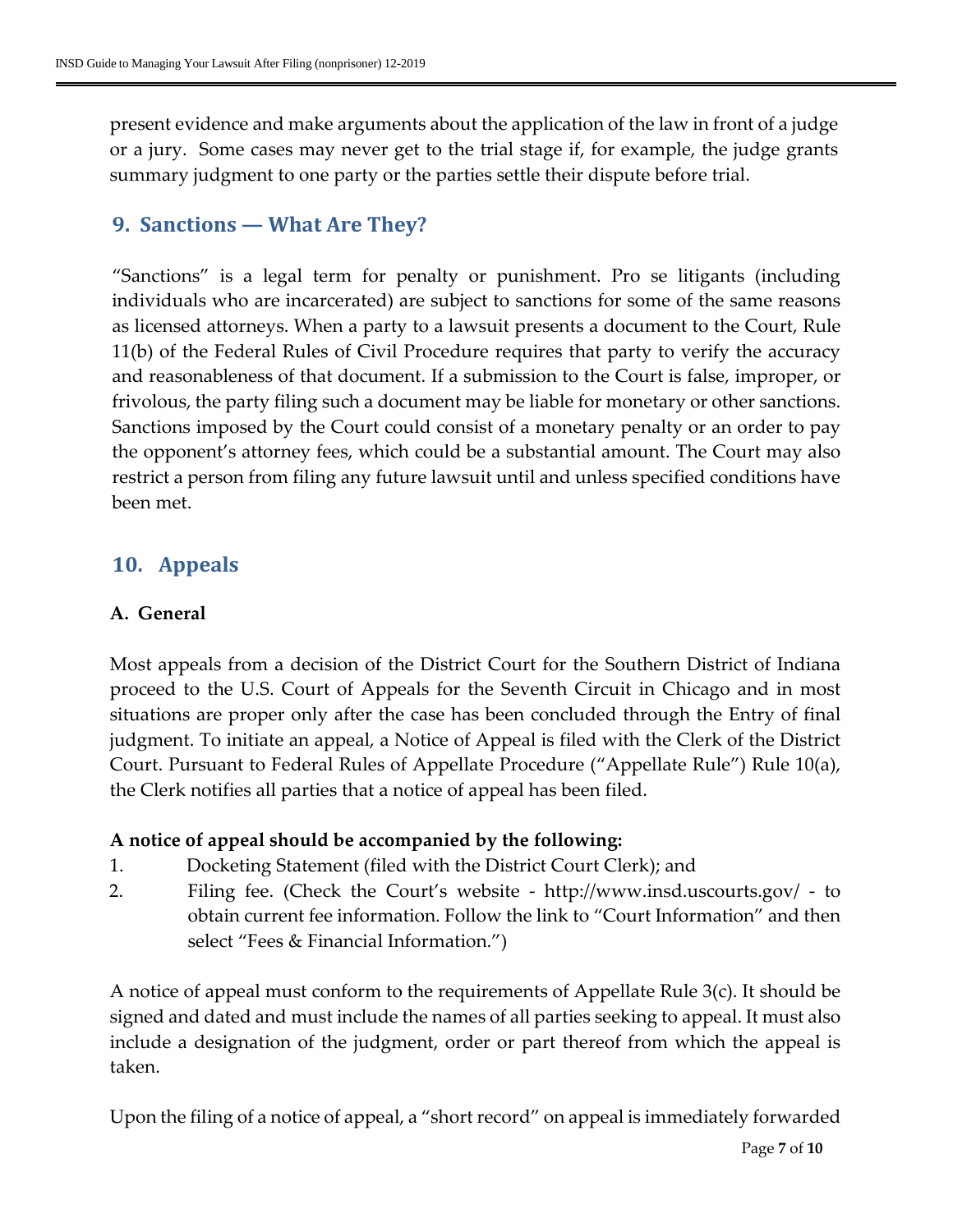to the Court of Appeals. The short record consists of a copy of the docket, the notice of appeal, the appellant's docketing statement and the judgment or order from which an appeal is being taken, including any explanatory Entry.

If you intend to file an appeal, you should familiarize yourself with Seventh Circuit Rules 3, 10, 11 and 45. Appellate Rule 4(a) governs the time within which a notice of appeal must be filed.

#### **B. Questions About the Status of Your Appeal**

This Court's staff does not have access to the Court of Appeals' computer system. Questions about the status of your appeal should be directed to the Court of Appeals' staff at 312-435-5850. The Court of Appeals maintains its own website [\(www.ca7.uscourts.gov\)](http://www.ca7.uscourts.gov/), from which certain docket information may be accessed.

#### <span id="page-7-0"></span>**11. Helpful Definitions**

**Answer** – A written statement by a defendant in a civil case that responds to a complaint, explaining the grounds for defense against the plaintiff's claim(s).

**Brief** - A written statement submitted by a party in a case that explains why the court should decide the case, or particular issues in a case, in that party's favor

**Chief Judge** - The judge who has primary responsibility for the administration of a court; chief judges in the lower federal courts are determined by seniority, among other rules.

**Clerk of the Court** - An officer appointed by the judges of a court to provide administrative support to the court.

**Complaint** - A written statement filed by the plaintiff that initiates a civil case, stating the wrongs allegedly committed by the defendant and requesting relief from the court.

**Counsel** - Legal advice; a term also used to refer to the lawyers in a case.

**Damages** - money paid by defendants to successful plaintiffs in civil cases to compensate the plaintiffs for their injuries.

**Default judgment** - A judgment rendered in favor of a party asserting a claim because of the defendant's failure to answer or appear to contest the claim. The defendant must be served with process before a default judgment can be entered.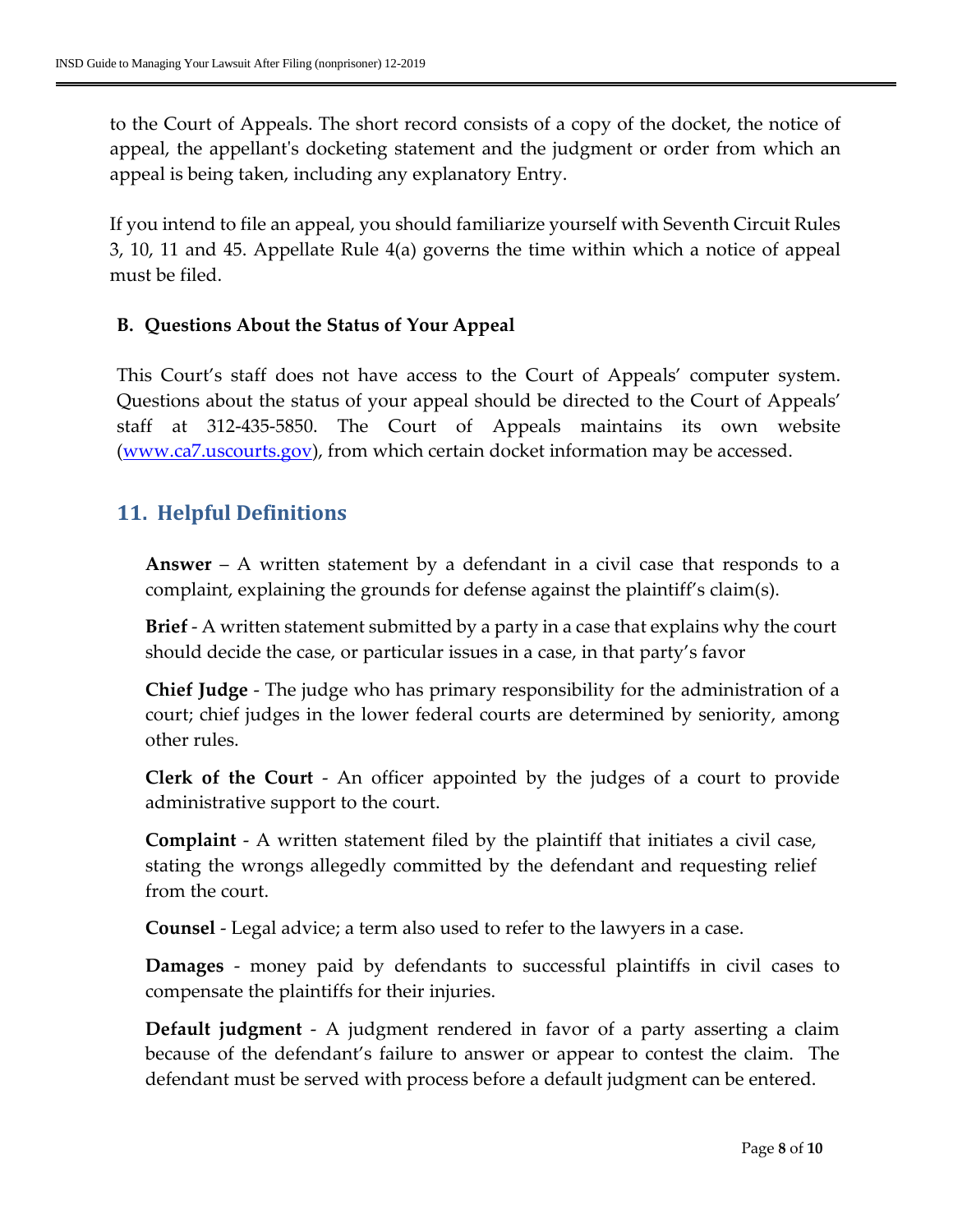**Defendants** - The defendants are the people and/or entities that the plaintiffs contend caused them a legal injury.

**Docket** - A log maintained by the Clerk of Court containing the complete history of each case in the form of brief chronological entries summarizing the court proceedings, filings, or other actions.

**Federal Question Jurisdiction** - Jurisdiction given to federal courts in cases involving the interpretation and application of the U.S. Constitution, acts of Congress, and treaties.

**File** - To place a paper in the official custody of the Clerk of Court to enter into the files or records of a case.

*In Forma Pauperis* - "In the manner of a pauper." Permission given by the court to a person to file a case without prepayment of the required court fees because the person cannot pay them.

**Injunction** - A court order prohibiting a defendant from performing a specific act, or compelling a defendant to perform a specific act.

**Judgment** - The official decision of a court finally resolving the claims brought in a lawsuit.

**Jurisdiction** - 1. The legal authority of a court to hear and decide a case; 2. The geographic area over which the court has authority to decide cases.

**Litigation** - A case, controversy, or lawsuit. Participants (plaintiffs and defendants) in lawsuits are called litigants.

**Magistrate Judge** - A judicial officer of a district court who conducts many pretrial civil and criminal matters to move a case forward, and decides civil cases with the consent of the parties.

**Motion** - A request by a litigant to a judge for a decision on an issue relating to the case.

**Opinion** - A judge's written explanation a court decision.

**Party** - One of the litigants, typically referred to as the plaintiff or defendant.

**Plaintiffs** - The plaintiffs are the people who file the complaint and who assert clams identifying legal injury to them.

**Procedure** - The rules for conducting a lawsuit; there are local rules, rules of civil procedure, criminal procedure, evidence, bankruptcy, and appellate procedure.